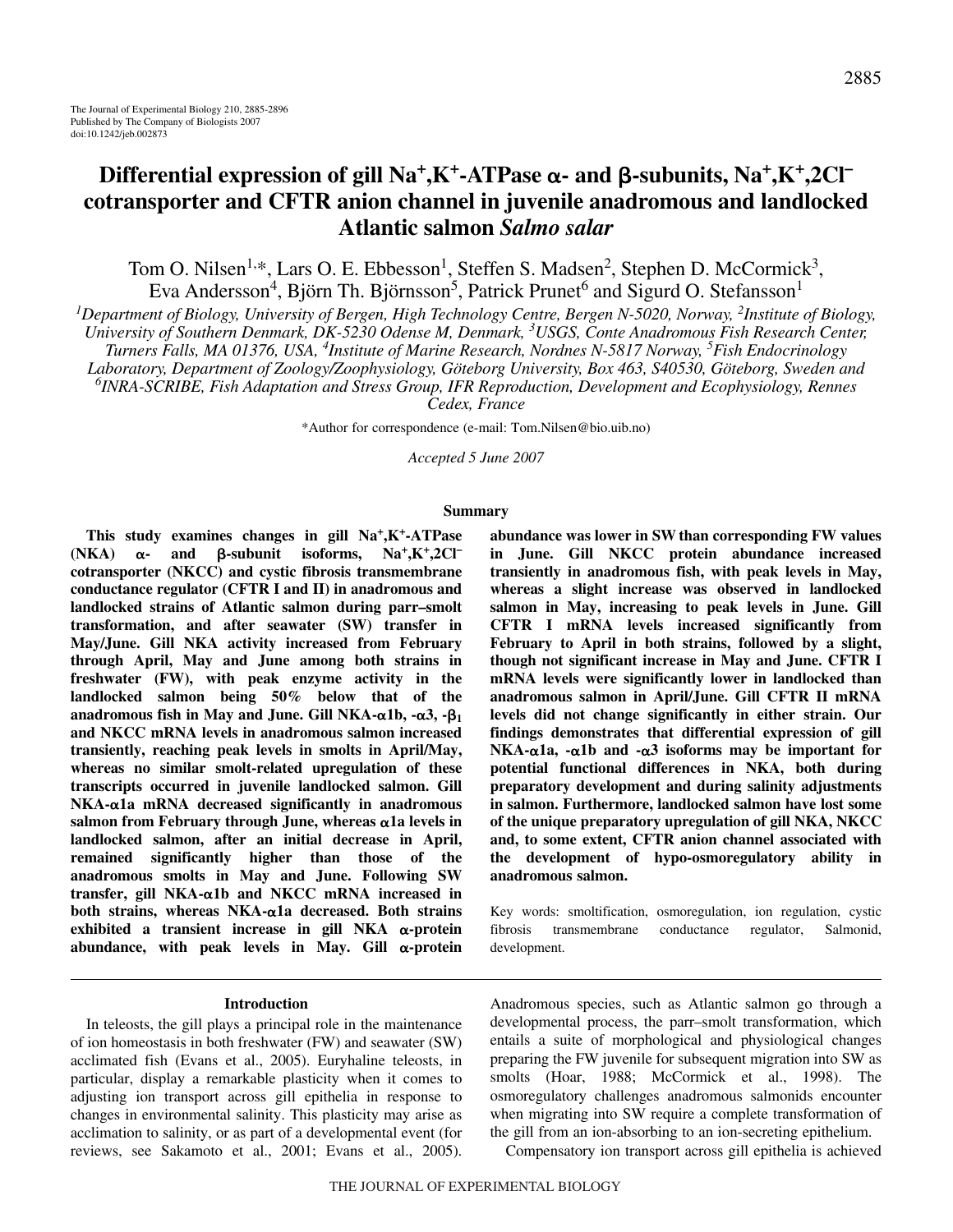# 2886 T. O. Nilsen and others

by principal ion transporters primarily located in mitochondriarich chloride cells and/or pavement cells (Evans et al., 2005). In SW, the basolateral Na+,K+-ATPase (NKA) energizes ion secretion by creating an electrochemical gradient used by the  $Na^+,K^+,2Cl^-$  cotransporter (NKCC) and apical cystic fibrosis transmembrane conductance regulator (CFTR) to provide transcellular Cl<sup>-</sup> secretion, with Na<sup>+</sup> excretion being paracellular (Evans et al., 2005). In FW, the basolateral NKA is probably also involved in driving uptake of NaCl, possibly in conjunction with an apical V-type H+-ATPase, *via* apical Na+ channels and  $CI^-/HCO_3^-$  exchangers (Marshall, 2002). Accordingly, the NKA is an essential participant in maintaining ionic concentrations and body fluids within appropriate physiological limits.

The NKA enzyme consist of three subunits;  $\alpha$ ,  $\beta$  and  $\gamma$ (Blanco and Mercer, 1998). The  $\alpha$ -subunit contains binding sites for cations, ATP and ouabain, and is thus responsible for the catalytic and ion regulatory capacity of the enzyme, while the  $\beta$ -subunit appears to be associated with protein maturation and anchoring of the enzyme complex in membranes (Blanco and Mercer, 1998). The  $\gamma$ -subunit appears to modulate affinity of the NKA enzyme for Na<sup>+</sup>, K<sup>+</sup> and ATP; however, a  $\gamma$ -subunit has not yet been found in teleosts (Therien and Blostein, 2000; Hirose et al., 2003). In mammals, four  $\alpha$  ( $\alpha$ 1– $\alpha$ 4) and four  $\beta$  $(\beta1-\beta4)$  subunit isoforms have been identified (Blanco and Mercer, 1998), while teleosts display an even wider repertoire of α- and β-subunit isoforms (Rajarao et al., 2001; Gharbi et al., 2004; Gharbi et al., 2005), many of which are expressed in gills (Richards et al., 2003). Recently, differential expression of --subunit isoforms in salmonids (Richards et al., 2003; Mackie et al., 2005; Bystriansky et al., 2006) suggests that isoform switching may be an important mechanism by which anadromous species modulate NKA function in response to altered salinity.

Parr–smolt transformation in anadromous salmon is associated with a characteristic preparatory increase in overall gill NKA  $\alpha$ - and  $\beta$ -subunit mRNA levels (Seidelin et al., 2001), NKA α-protein abundance (D'Cotta et al., 2000), NKA activity (McCormick, 1995) and NKCC mRNA and protein abundance (Pelis et al., 2001; Tipsmark et al., 2002). Gill CFTR I and CFTR II isoform mRNA levels have also been found to increase in smolts following SW transfer (Singer et al., 2002). However, whether differential expression of  $\alpha$ -subunit isoforms and CFTR isoform mRNA levels also occur during parr–smolt development is currently unknown.

In contrast to anadromous salmon, several non-anadromous, landlocked, salmon populations complete their life-cycle in freshwater (McDowall, 1988). It is generally accepted that landlocked forms of Atlantic salmon are derived independently from various local anadromous founder populations, which were later prevented from reaching the upper reaches of watersheds with the elevation of the land post-glaciation (Power, 1958; Behnke, 1972). In the case of Bleke, the landlocked salmon used in the present study, anadromous salmon are presently prevented from reaching lake Byglandsfjord by the Vigelandsfossen waterfall between the sea and the lake (Dahl, 1928; Berg, 1985). Studies of landlocked Atlantic salmon from North America and Europe have shown differences in the capacity of these strains to adapt to SW (Birt et al., 1991; Birt and Green, 1993; Staurnes et al., 1992; Schmitz, 1995). The Bleke has recently been shown to have less preparatory development of gill NKA activity and SW tolerance compared to anadromous strains during the spring parr–smolt transformation period (Nilsen et al., 2003).

Thus, the main objective of this study was to compare changes of NKA  $\alpha$ - and  $\beta$ -subunit isoforms, NKCC and CFTR isoforms in anadromous and landlocked strains of Atlantic salmon in order to get a deeper understanding of the preparatory development of SW tolerance in salmonids. Further, we also briefly discuss our results in the context of anadromous *vs* landlocked life histories.

# **Materials and methods**

# *Fish material and rearing conditions*

Juvenile Atlantic salmon *Salmo salar* L. from a nonanadromous, landlocked population (Bleke, lake Byglandsfjord, South-central Norway), and an anadromous population (River Vosso, South-western Norway) were used in the present study. The Bleke and Vosso strains originated from eggs collected from wild broodstock, the eggs were fertilised, incubated and hatched and under controlled hatchery conditions, and the fry were first fed in May. The Bleke strain was reared in the hatchery at Evje (managed by Setesdal Settefisk Ltd, Evje, Norway) at ambient water temperature (3°C in January, increasing to 5°C in mid-May, and reaching a peak of 16°C in August) with pH values ranging between 6.4–6.6. The Vosso strain was reared in the hatchery at Voss (managed by Voss Hatchery Foundation) at ambient water temperature (2–4°C from January through April increasing to 6°C in May). From mid-May, heated water (10°C) was used until ambient water temperature exceeded 10°C, reaching a peak of 20°C in August. The pH was maintained at approximately 6.4 throughout the juvenile stages. Fish from both strains were brought to the Aquatic Laboratory of the Bergen High Technology Center in October and kept separate in  $1 \text{ m}^2$  indoor tanks supplied with flow-through, pH adjusted (6.9–7.1) FW, with a constant rearing temperature of 8°C. The fish were exposed to simulated natural photoperiod (SNP;  $60^{\circ}25'$ N) and fed a commercial dry diet (T. Skretting A/S, Stavanger, Norway) according to Austreng et al. (Austreng et al., 1987) for  $8-12$  h during the photo-phase. On March 5, a total of 150 anadromous (mean mass  $29.4\pm 2.2$  g) and 150 landlocked (mean mass  $21.7\pm 1.1$  g) salmon were transferred into duplicate  $1 \text{ m}^2$  indoor tanks ( $N=75$ ) in each tank) and reared as described above. In mid-May, both anadromous and landlocked salmon were transferred into fullstrength SW (natural SW 34‰, 8°C) for assessment of longterm post-smolt performance. Mid-May was chosen as the time for SW transfer of both strains, based on previous findings (Nilsen et al., 2003) that both Vosso and Bleke show peak NKA activity, although of different intensity, at this time. On May 15 mean mass (± s.e.m.) of the Vosso and Bleke was not significantly different  $(44.6\pm 2.4 \text{ g}$  and  $39.1\pm 2.2 \text{ g}$ , respectively), above the proposed threshold size for smolt development in juvenile Atlantic salmon (Thorpe et al., 1980). Condition factor in May was  $1.08 \pm 0.02$  and  $1.14 \pm 0.01$ , respectively; again these did not differ significantly. Fish from both strains were also subjected to SW challenge tests (natural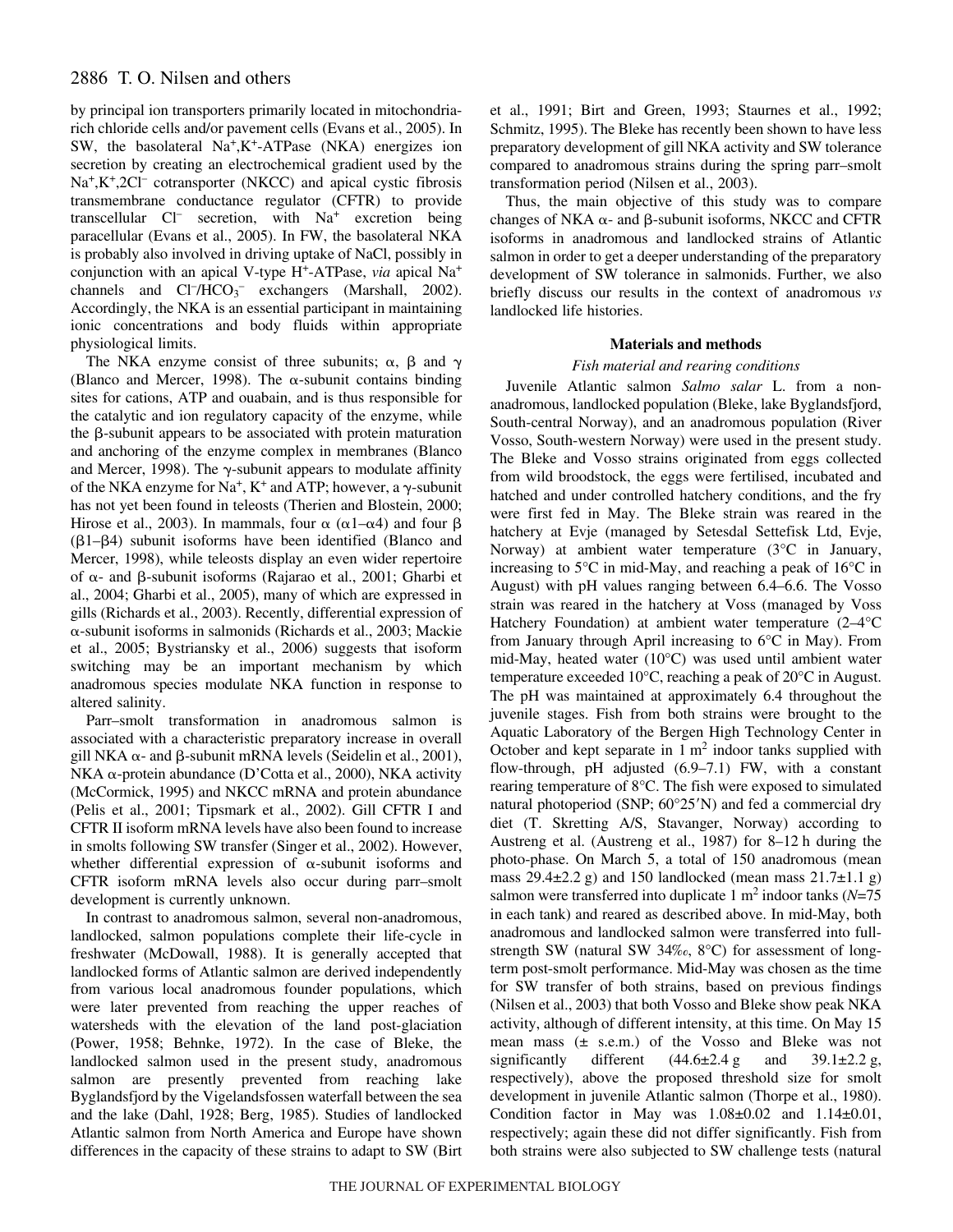SW 34‰, 8°C, 96 h, N=8 from each strain) on March 9, April 21, May 20 and June 22.

#### *Sampling*

Fish (*N*=10) from both strains in FW were quickly dip-netted out of the tanks and anaesthetized directly in 100 mg  $l^{-1}$  tricaine methanesulphonate (MS222; Sigma, St Louis, MO, USA) on February 26, April 15, May 15 and June 18. Wet mass and fork length were recorded, and blood collected from the caudal vessels using heparinized syringes, stored on ice less than 30 min before being centrifuged (1500 $\mathbf{g}$ , 10 min, 4°C) and plasma aliquots frozen on dry ice. Gill tissue for determination of mRNA and protein levels was quickly dissected out and frozen directly on dry ice. Gill tissue for determination of NKA activity was placed in ice-cold SEI buffer  $(250 \text{ mmol } l^{-1})$ sucrose, 10 mmol  $l^{-1}$  EDTA, 50 mmol  $l^{-1}$  imidazole, pH 7.3) and frozen. All samples were stored at –80°C until assayed.

# *Gill NKA activity and plasma chloride*

Gill NKA activity was determined by the method of McCormick (McCormick, 1993). Briefly, this kinetic assay utilizes the hydrolysis of ATP, which is enzymatically coupled to the conversion of NADH to NAD<sup>+</sup> by pyruvate kinase and lactic dehydrogenase with or without the addition of ouabain, a specific inhibitor of NKA. Readings were done at 340 nm for 10 min at  $25^{\circ}$ C. Protein in homogenate was determined by a bicinchoninic acid method (Smith et al., 1985). The NKA activity is expressed as  $\mu$ mol ADP mg<sup>-1</sup> protein h<sup>-1</sup>. Plasma chloride (Cl<sup>-</sup>) levels (mmol  $l^{-1}$ ) were analyzed in duplicate  $10 \mu l$  samples using a chloride titrator (Radiometer CMT 10, Copenhagen, Denmark).

#### *Total RNA isolation and reverse transcription*

Total RNA for cloning was extracted from  $\sim$ 100 mg tissue from several salmon organs using Tri Reagent (Sigma, St Louis, MO, USA) as outlined elsewhere (Chomczynski, 1993). Total RNA was quantified spectrophotometrically, purity assessed  $(260/280 \text{ was } \ge 1.8)$  and integrity checked by 1% agarose/ formaldehyde gel electrophoresis. First strand synthesis of cDNA for subsequent use in cloning was generated using  $2 \mu$ g total RNA, oligo  $d(T_{15})$  and M-MLV RT (Promega, Madison, WI, USA) as described by the manufacturer.

Total RNA for gene expression studies was extracted from ~50 mg gill tissue, quantified and assessed as described above. tRNA was treated with RQ1 RNase-free DNase (Promega) and cDNA reverse transcribed using  $0.5 \mu$ g tRNA and random nonamers in conjunction with the Reverse Transcription Core kit (EUROGENTEC RT-RTCK-05, Liege, Belgium) following the manufacturer's instructions.

# *Real-time quantitative PCR*

A cohort of expressed sequence tags (EST) encoding partial Salmo salar NKA  $\alpha$ -subunit sequences were identified by searching the GenBank EST database of published sequences from *Salmo salar* (accession nos AJ250809 and AJ250810), *Oncorhynchus mykiss* [for accession no., see Richards et al. (Richards et al., 2003)] and *Danio reiro* [for accession no., see Rajarao et al. (Rajarao et al., 2001)] using the BLAST algorithm (Altschul et al., 1997). Clones encoding multiple NKA- $\alpha$  subunit isoforms were obtained from the Norwegian Salmon Genome Project (SGP) and sequenced using Big-Dye version 3.1 and ABI 3700 automated sequencer at the University of Bergen. Based on BLAST searches against published sequences in the GenBank and multiple clustalW alignments (Thompson et al., 1994), five NKA- $\alpha$  subunits ( $\alpha$ 1a,  $\alpha$ 1b,  $\alpha$ 1c,  $\alpha$ 2 and  $\alpha$ 3) were identified. Given the high sequence similarity and presence of duplicate NKA- $\alpha$  isoform genes in Atlantic salmon (Gharbi et al., 2005), additional cloning using NKA- $\alpha$  isoform specific primers (Primer Express v3.0, Applied Biosystems, Inc., Foster City, CA, USA) designed from partial *Salmo salar*  $NKA$ - $\alpha$ 1a/i (accession no. AY692142), NKA- $\alpha$ 1b/i (accession no. AY692143), NKA-α1c/i (accession no. AY692145), NKAα2 (accession no. AY692147), Oncorhynchus mykiss NKA-α3 (accession no. AY319388) and salmon ESTs were conducted in order to validate nucleotide sequences obtained from sequenced SGP clones. The PCR  $(50 \mu l)$  consisted of 4  $\mu$ l cDNA, 200 nmol  $l^{-1}$  forward and reverse primers, 1.25 mmol  $l^{-1}$ dNTPs, 1.5 mmol  $l^{-1}$  MgCl<sub>2</sub> and 2 U  $\mu$ l<sup>-1</sup> *Tag* polymerase (Promega) and thermal conditions of 5 min at  $95^{\circ}$ C, then 35 cycles of 94 $\rm{°C}$  for 30 s, 60 $\rm{°C}$  for 30 s, 72 $\rm{°C}$  for 90 s and final extension at  $72^{\circ}$ C for 7 min. Subsequent PCR products were separated by 1% agarose gel electrophoresis, bands of appropriate size extracted using QIAEX II gel extraction kit (Qiagen, Crawley, UK) and PCR fragments cloned into a pCR® 4-TOPO sequencing vector (Invitrogen, Carlsbad, CA, USA) following the manufacturer's instructions. Plasmids were transformed into One Shot® TOP10 chemically competent *E. coli* and grown on ampicillin LB–agar plates. Colonies containing inserts were cultured overnight, purified using QIAGEN Mini Plasmid Kit (Qiagen) and sequenced in both directions.

Real-time quantitative PCR (Q-PCR) primers, 6-FAM labeled MGB probes and GenBank accession numbers are shown in Table 1. Primer specificity was tested by PCR using 10  $\mu$ l cDNA, 400 nmol l<sup>-1</sup> of each primer and SYBR Green Universal Master mix (Applied Biosystems Inc.) in a total reaction volume of  $25 \mu l$ . The thermal cycling protocol consisted of 2 min at 50 $^{\circ}$ C, 10 min at 95 $^{\circ}$ C followed by 45 cycles at 95 $\degree$ C for 15 s and 60 $\degree$ C for 1 min. Melt-curve analysis verified that the primer sets for each Q-PCR assay generated one single product and no primer–dimer artifacts. Expression of CFTR I and II isoforms was analysed using SYBR-based quantative PCR analysis using isoform-specific primers (Table·1) based on the sequences for *S. salar* CFTR I and II isoforms published elsewhere (Chen et al., 2001), and normalised to expression of elongation factor  $1A$  (EF1 $A<sub>A</sub>$ : accession no. AF321836, Table 1). Polymerase chain reactions were done with Brilliant SYBR Green Q-PCR Master Mix (Stratagene, La Jolla, CA, USA) on a Mx3000P (Stratagene). PCR reactions contained  $1 \mu l$  cDNA (50 ng RNA), 150 nmol  $l^{-1}$  of each primer and 12.5  $\mu$ l Brilliant SYBR Green Master Mix in a total volume of  $25 \mu$ l. All Q-PCR reactions were performed as follows: 10 min of polymerase activation at 95 $\degree$ C, 40 cycles of 95 $\degree$ C for 30 s and 60 $\degree$ C for 1 min. Melting curve analysis was performed following each reaction to confirm that there was only a single product of the reaction. In addition, representative PCR products were analysed by electrophoresis to verify that only a single band was present.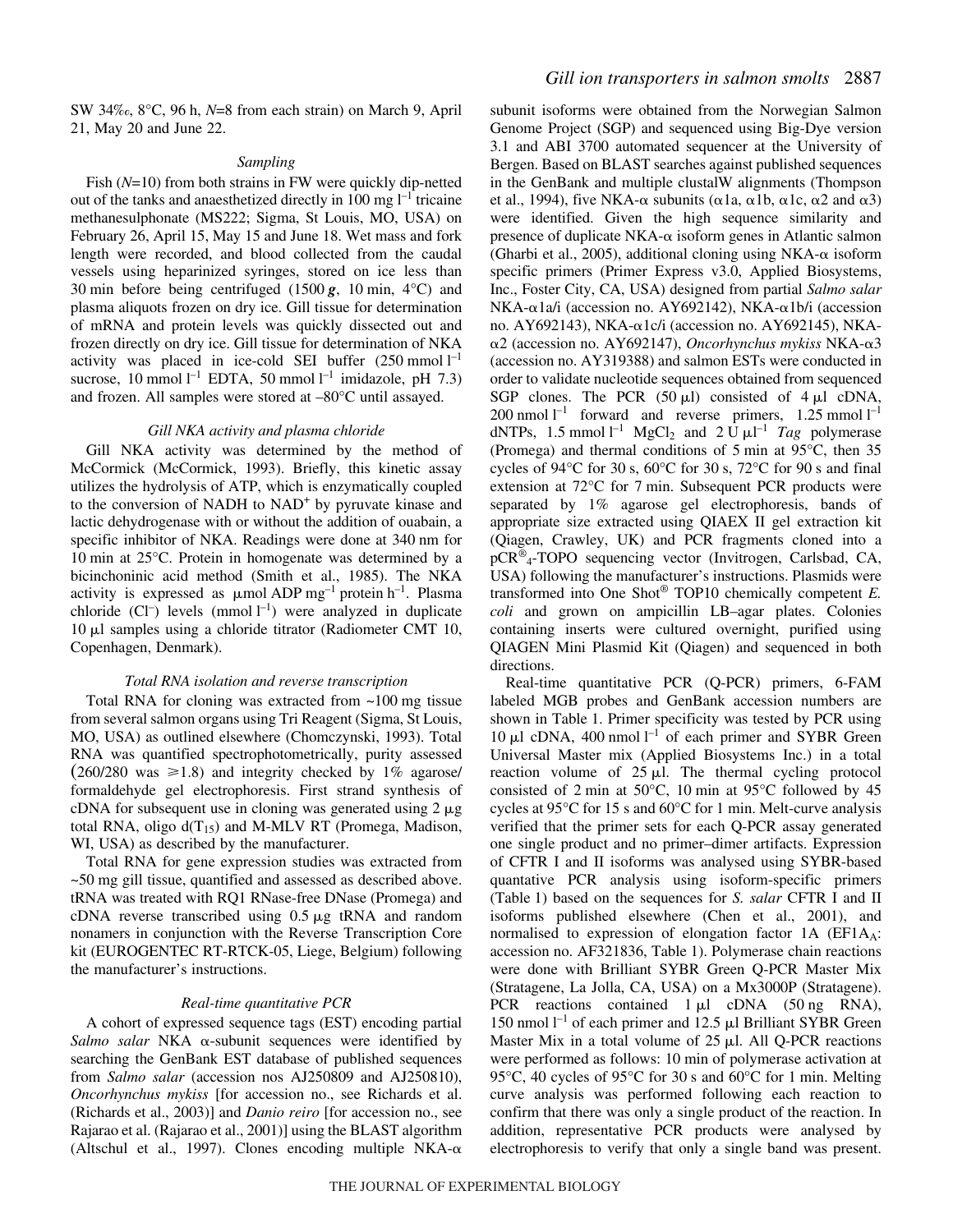|                     | GenBank         |                                    |                                       |                          |           |
|---------------------|-----------------|------------------------------------|---------------------------------------|--------------------------|-----------|
| Gene                | accession no.   | Forward primer                     | Reverse primer                        | 6-FAM MGB probes         | Size (bp) |
| JKA a-la            | CK878443        | CCAGGATCACTCAATGTCACTCT            | GCTATCAAAGGCAAATGAGTTTAATATCATTGTAAAA | ACGATTACATTATAAGGCAATACT |           |
| $VKA \alpha -1b$    | CK879688        | GCTACATCTCAACCAACAACATTACAC        | TGCAGCTGAGTGCACCAT                    | ACCATTACATCCAATGAACACT   |           |
| $VKA \alpha$ - $1c$ | CK885259        | AGGGAGACGTACTAGAAAGCAT             | CAGAACTTAAATTCCGAGCAGCAA              | <b>ACAACCATGCAAGAACT</b> |           |
| $WAA \ \alpha-3$    | CK170270        | GGAGACCAGCAGGAACAG                 | CCCTACCAGCCTCTGAGT                    | AAGACCCAGCCTGAAATG       |           |
| NKA BI              | CK886866        | CGTCAAGCTGAACAGGATCGT              | CCTCAGGGATGCTTTCATTGGA                | CCTTGGCCTGAAGTTG         |           |
| <b>NECC</b>         | AJ417890        | GATGATCTGCGGCCATGTTC               | AGACCAGTAACCTGTCGAGAAAC               | CTCCAGAAGCCCAACTT        |           |
| EF1AA               | AF321836        | CCCCCCAGGACGTTTACAAA               | CACACGGCCACAGGTACA                    | ATCGGTGGTATTGGAAC        |           |
| CFTRI               | AF155237        | CCTTCCCAATATGGTTGAAGGGCAAG         | GAGGCACTTGGATGAGCAGCAG                | Sybr Green               |           |
| CFTRII              | <b>AF161070</b> | <b>GCCTTATTTCTTCTATTGTATGCACTT</b> | GCCACCATGAAAACTAAAGAGTACCTCAG         | Sybr Green               |           |
| EF1AA               | AF321836        | GAGAACCATTGAGAAGTTCGAGAAG          | GCACCCAGGCATACTTGAAAG                 | Sybr Green               |           |

Negative control reactions were performed for representative samples using RNA that had not been reverse transcribed to control for the possible presence of genomic DNA contamination. Genomic DNA was present but never constituted more than 1:32768 starting copies. Non-template control reactions were also performed to verify that there was no cDNA contamination or primer–dimer amplification in the reactions. All TaqMan Q-PCR assays were performed in a total volume of  $25 \mu l$  on the ABI prism 7000 detection system platform (Applied Biosystems) using  $5 \mu l$  cDNA (25 ng RNA) template,  $900$  nmol  $l^{-1}$  forward and reverse primers, 200 nmol  $l^{-1}$  probe and 12.5  $\mu$ l TaqMan<sup>®</sup> Universal PCR Master Mix containing AmpErase® uracil N-glycosylase. The thermal cycling protocol consisted of 2 min at  $50^{\circ}$ C, 10 min at 95 $\degree$ C, followed by 45 cycles at 95 $\degree$ C for 15 s and 60 $\degree$ C for 1 min. Omission of reverse transcriptase in the RT reaction resulted in a shift in threshold cycle  $(C_t)$  values of  $\geq 13$  cycles in all assays, which shows that interference from residual DNA in RNA samples after DNase treatment was negligible. Validation experiments (Applied Biosystems User Bulletin #2) using cDNA generated from twofold serial dilutions of RNA gave log input cDNA *vs*  $C_t$  plots with  $R^2 > 0.99$  and  $\Delta C_t < 0.1$  for all target genes (NKA- $\alpha$ 1a, NKA- $\alpha$ 1b, NKA- $\alpha$ 1c, NKA- $\alpha$ 3,  $NKA- $\beta$ 1$  and  $NKCC$ ) in relation to elongation factor 1A (EF1AA) (Olsvik et al., 2005). Results are presented as relative expression according to the  $2^{-\Delta\Delta Ct}$  method (Livak and Schmittgen, 2001) using  $EFA<sub>A</sub>$  as an internal control and anadromous parr (February 26) as calibrator. All TaqMan Q-PCR assays were used within a  $C_t$  range where the log input cDNA *vs*  $C_t$  plots were found to be linear over 5 log phases with  $R^2 > 0.98$ . Non-template controls were included on all plates.

# *Western blots*

Gill NKA  $\alpha$ -subunit and NKCC protein abundance were determined by denaturing polyacrylamide gel electrophoresis (SDS-PAGE) and Western blotting as outlined elsewhere (Pelis et al., 2001), with a few modifications (Stefansson et al., 2007). Briefly, NKA and NKCC abundance was detected using a mouse monoclonal antibody specific for chicken  $\alpha$ -subunit (Takeyasu et al., 1990) and a mouse monoclonal antibody directed against 310 amino acids at the carboxyl terminus of human colonic NKCC1, respectively. The NKA  $(\alpha 5;$  developed by D. M. Fambrough, Johns Hopkins University, MD, USA) and NKCC (T4; developed by Christian Lytle and Bliss Forbush III) antibodies were obtained from the Developmental Studies Hybridoma Bank, University of Iowa, Department of Biological Sciences, Iowa City, IA, USA. Thawed gill tissue was homogenized using an ice-cold glass homogenizer in SEI buffer containing protease inhibitors (1 complete-mini tab per 10 ml SEI, Roche Diagnostics Corporation, Indianapolis, USA) and centrifuged at  $2060g$  for 7 min. The resulting pellet of subcellular material was resuspended in 5 volumes of SEI buffer containing 0.1% sodium deoxycholate. After centrifugation at  $2060\,\text{g}$  for 6 min, supernatant was diluted with Laemmli's buffer and heated at  $60^{\circ}$ C for 15 min. This crude membrane preparation is similar to that used by Zaugg (Zaugg, 1982) and results in fourfold enrichment of membrane-bound proteins. A sample volume of 10  $\mu$ g total protein was separated by 7.5%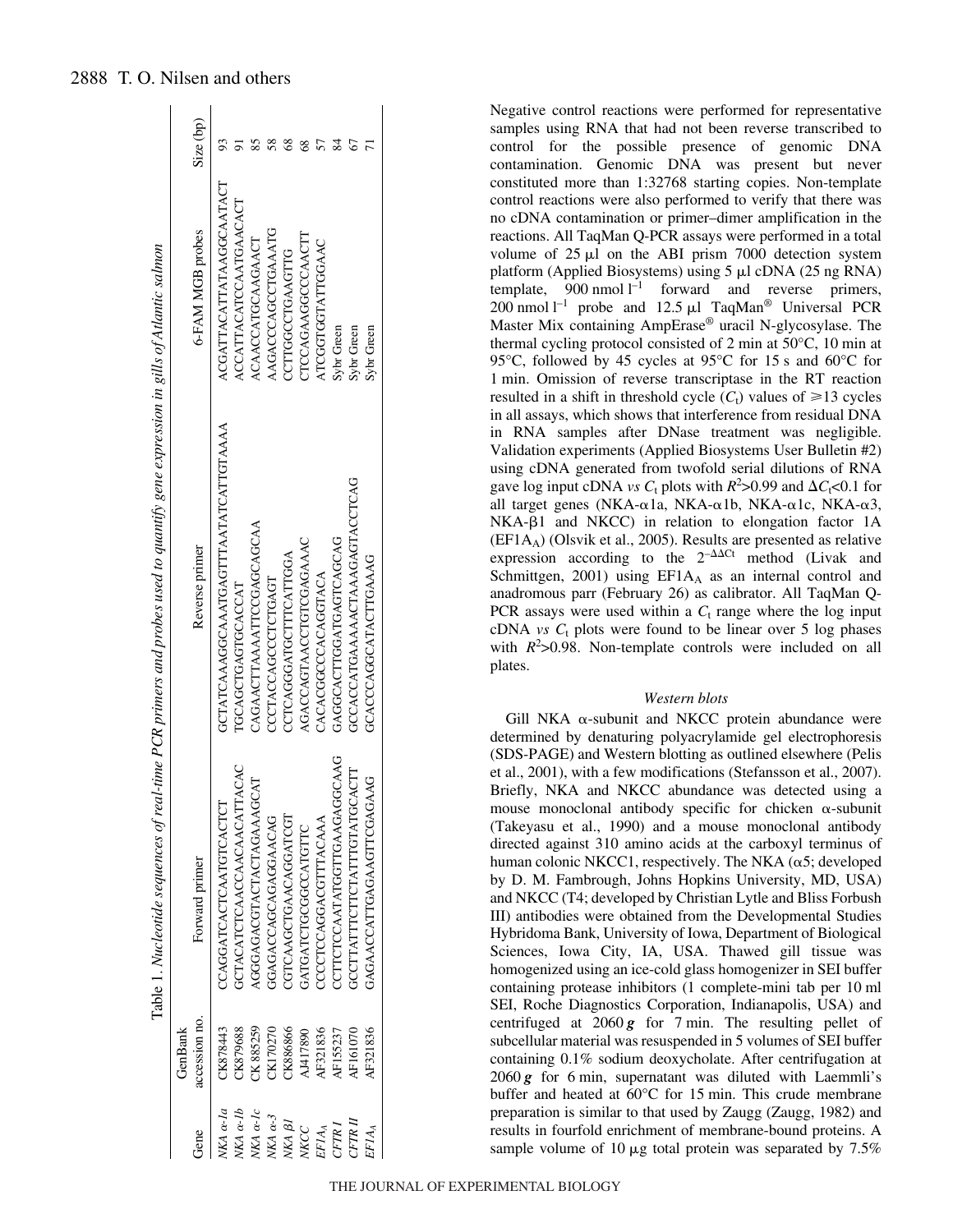and 6% SDS-PAGE for NKA and NKCC, respectively. After 2 h, the gels were blotted onto Immobilion P (PVDF) membranes (Millipore, Bedford, MA, USA) overnight on ice and incubated in blocking buffer [PBS containing 0.05% Triton  $X-100$  (Tx) and 2% skimmed milk] for 1 h at room temperature. After rinsing of membranes in PBS-Tx, membranes were incubated with anti-NKA  $(\alpha 5; 1:2000)$  or anti-NKCC (T4; 1:1000) antibodies. Membranes were rinsed and incubated with secondary peroxidase-conjugated antibodies  $(1:1000)$  for 1 h and reacted with diaminobenzidine solution until bands were visible. Colour development was stopped with deionised water, membranes dried and digital photographs taken. Band staining intensity was quantified using ImageJ image processing and analysis software (see Pelis et al., 2001).

#### *Statistics*

All statistical analyses were performed with Statistica 6.0. (StatSoft, Inc., Tulsa, OK, USA). The homogeneity of variance was tested using the Hartley *F*-max test. When necessary, data were log-transformed to meet the parametric assumptions of ANOVA (Zar, 1996). Comparisons of NKA, NKCC and CFTR were performed using a nested ANOVA with duplicate tanks nested within time and strain, whereas a two-way ANOVA was used to test for overall differences within strains between SW and FW, and between strains in SW. A two-way ANOVA was used to test for overall differences in  $NKA$ - $\alpha$  and  $NKCC$  protein levels. Significant ANOVAs were followed by Tukey unequal N HSD *post hoc* tests. Data are presented as mean ± standard error of the mean (s.e.m.) and considered significant at the *P*<0.05 level.

#### **Results**

#### *Gill NKA activity and hypo-osmoregulatory capacity*

FW gill NKA activity levels in the anadromous strain increased significantly from April to May, with enzyme activities being fivefold higher in May and June than those observed in February (Fig. 1A). In the landlocked strain, FW gill NKA activity levels increased significantly from April to May, with enzyme activities being twofold higher in May and June than those observed in February (Fig. 1A). Gill NKA activity in FW was significantly lower among fish in the landlocked than the anadromous strain in May and June.

Gill NKA activity in the anadromous salmon was not significantly affected by 4 days of SW exposure in May, while it was significantly elevated in landlocked salmon (Fig. 1A). In June, after 1 month in SW, gill NKA activity was significantly higher in the landlocked strain compared with levels in FW fish  $(Fig. 1A)$ .

Improved short-term hypo-osmoregulatory capacity, measured as the ability to regulate plasma Cl– levels after 4 days in 34‰ SW, was observed in both strains from February to May (Fig. 1B). In April, hypo-osmoregulatory capacity was significantly greater in the anadromous strain than in the landlocked strain. In June, after 1 month in SW, both strains retained low plasma Cl– levels.

### Gill NKA α-isoform mRNA levels

 $FW$  gill NKA  $\alpha$ -1a isoform mRNA levels in the anadromous strain decreased continuously from February through April,



Fig. 1. (A) Gill Na<sup>+</sup>, K<sup>+</sup>-ATPase activity in anadromous (closed circles) and landlocked (open circles) Atlantic salmon in FW and SW from February 26 through June 18; (B) plasma [Cl<sup>-</sup>] in SW from March 9 through June 22. Symbols for anadromous (closed triangles) and landlocked salmon (open triangles) after 96 h SW (34‰) exposure, and anadromous (closed diamonds) and landlocked salmon (open diamonds) in mid-June after 1 month in SW are offset for clarity. Values are means ± s.e.m. (*N*=8–10). \*Significant difference between strains in FW (*P*<0.05). Different capital and small letters denote differences (*P*<0.05) between time points within anadromous and landlocked salmon, respectively. † Significant differences between FW and SW in landlocked salmon.

May and June, with levels in June being fourfold lower than those observed in February (Fig. 2A). The landlocked strain showed a twofold decrease in NKA  $\alpha$ -1a mRNA levels from February to April and remained stable in May and June, resulting in NKA  $\alpha$ -1a levels being significantly higher than those of the anadromous strain in May and June. In May and June, after 4 days and 1 month of SW exposure, respectively,  $g$ ill NKA  $\alpha$ -1a mRNA levels were significantly lower in both strains compared with corresponding  $FW$  fish (Fig. 2A), with no significant differences between strains.

FW gill NKA  $\alpha$ -1b isoform mRNA levels in the anadromous strain increased significantly from February through April and May, with relative mRNA levels in May being sixfold higher than those observed in February, followed by a significant decrease in June (Fig. 2B). In contrast, only a twofold increase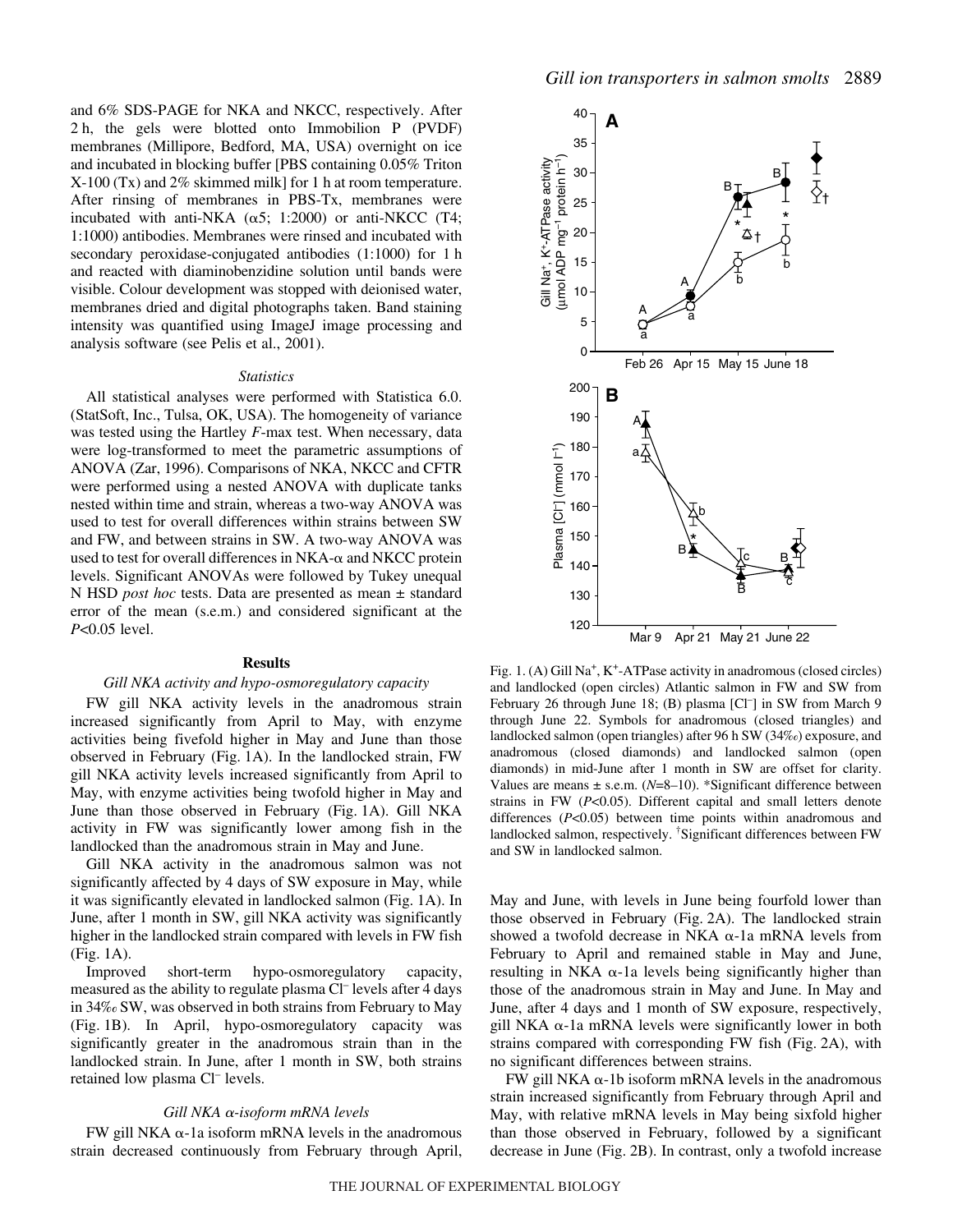

Fig. 2. Gill Na<sup>+</sup>, K<sup>+</sup>-ATPase  $\alpha$ 1a (A) and  $\alpha$ 1b (B) mRNA levels in anadromous (closed circles) and landlocked (open circles) Atlantic salmon in FW from February 26 through June 18. Symbols for anadromous (closed triangle) and landlocked salmon (open triangle) after 96 h SW (34‰) exposure, and anadromous (closed diamond) and landlocked salmon (open diamond) in mid-June after 1 month in SW are offset for clarity. Values are means ± s.e.m. (*N*=8–10). \*Significant difference between strains in FW (*P*<0.05). Different capital and small letters denote differences (*P*<0.05) between time points within anadromous and landlocked salmon, respectively. Significant differences between FW and SW are indicated by † (landlocked) ‡ (anadromous) salmon.

in gill NKA  $\alpha$ -1b mRNA levels was observed in the landlocked strain from February through June (Fig. 2B), yet significantly lower than peak smolt levels in anadromous fish. In May, after 4 days of SW exposure, NKA  $\alpha$ -1b levels increased significantly in the landlocked strain. In June, after 1 month in SW, mRNA levels in the anadromous strain were significantly lower than those of FW smolts in May, whereas NKA  $\alpha$ -1b levels in the landlocked strain were significantly higher in SW than  $FW$  (Fig.  $2B$ ).

Gill NKA  $\alpha$ -1c isoform mRNA levels did not change significantly in either strain in FW from February through June, or following SW exposure (Table 2). NKA  $\alpha$ -2 mRNA was not detected in gills.

FW gill NKA  $\alpha$ -3 isoform mRNA levels in the anadromous strain showed a transient increase in May (Fig. 3A). In contrast, gill NKA  $\alpha$ -3 levels remained low in the landlocked strain throughout the study. NKA  $\alpha$ -3 mRNA levels were not influenced by SW exposure (Fig. 3A).

### *Gill NKA 1-subunit mRNA levels*

 $FW$  gill NKA  $\beta$ 1 subunit mRNA levels in the anadromous strain showed a significant transient increase from February to peak levels in April, followed by a reduction to parr levels in June (Fig. 3B). In contrast, no significant increase of gill NKA  $\beta$ 1 mRNA occurred from February through June in the landlocked strain. After 4 days in SW, NKA  $\beta$ 1 levels in the anadromous and landlocked strains were approximately the same as in corresponding FW fish (Fig. 3B). In June, after 1 month in SW, NKA  $\beta$ 1 mRNA levels in both strains were significantly lower compared to fish in FW.

### **Gill NKA** α-protein abundance

FW gill NKA  $\alpha$ -protein abundance in the anadromous strain increased significantly from parr levels in February to peak levels in May, with protein levels remaining high in June (Fig. 4). The landlocked strain showed a similar, though not significant, increase in protein levels between February and May. In June, after 1 month in SW, protein levels in both strains were lower compared to fish in FW. No significant differences in gill NKA  $\alpha$ -protein abundance were observed between the two strains, either in FW or SW (Fig. 4).

Table 2. Gill NKA- $\alpha$ Ic and CFTR II mRNA levels in anadromous and landlocked Atlantic salmon in freshwater, and NKA- $\alpha$ Ic *after 4 days (May 19) and 1 month (June 18) in seawater* 

| Date             | Gill mRNA levels (relative units) |                 |                  |                  |  |
|------------------|-----------------------------------|-----------------|------------------|------------------|--|
|                  | $NKA-\alpha$ <sub>1</sub> c       |                 | CFTR II          |                  |  |
|                  | Anadromous                        | Landlocked      | Anadromous       | Landlocked       |  |
| February 26 (FW) | $1.08 \pm 0.06$                   | $1.08 \pm 0.08$ | $9.92 \pm 0.96$  | $10.39 \pm 1.13$ |  |
| April $15$ (FW)  | $1.01 \pm 0.09$                   | $1.03 \pm 0.05$ | $12.44 \pm 1.31$ | $9.35 \pm 1.04$  |  |
| May (FW)         | $1.01 \pm 0.11$                   | $1.04 \pm 0.11$ | $12.74 \pm 1.18$ | $13.09 \pm 1.69$ |  |
| June 18 $(FW)$   | $1.11 \pm 0.08$                   | $1.08 \pm 0.07$ | $11.14 \pm 1.46$ | $9.99 \pm 1.69$  |  |
| May 19 $(SW)$    | $1.15 \pm 0.11$                   | $1.12 \pm 0.08$ |                  |                  |  |
| June $18$ (SW)   | $0.88 \pm 0.04$                   | $0.97 \pm 0.06$ |                  |                  |  |

FW, freshwater; SW, seawater; NKA- $\alpha$ 1c, Na<sup>+</sup>,K<sup>+</sup>-ATPase  $\alpha$ 1c; CFTR II, cystic fibrosis transmembrane conductance regulator II. CFTR II was not measured following seawater transfer.

Values are mean  $\pm$  s.e.m. ( $N=8-10$ ). No significant differences were observed.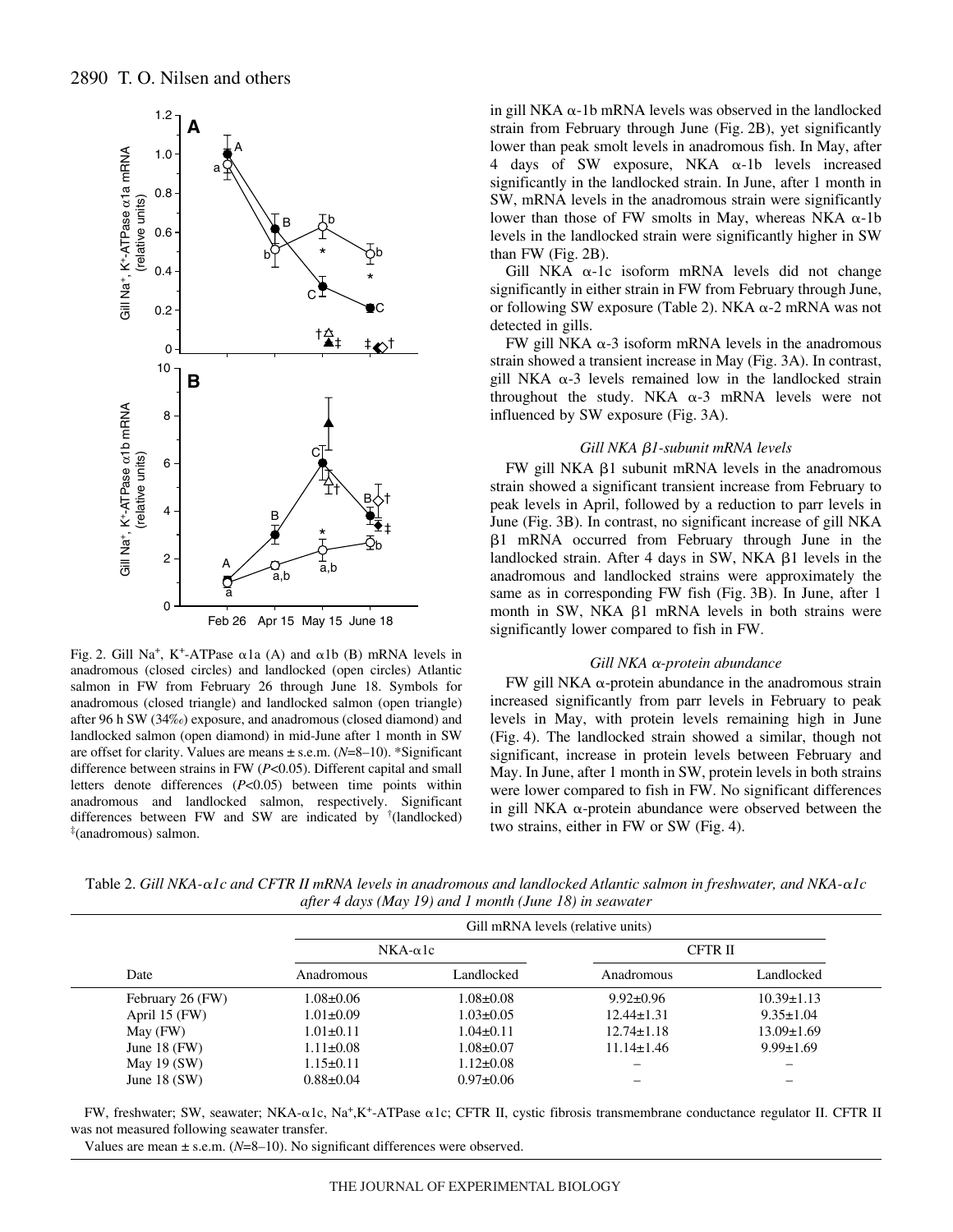

Fig. 3. Gill Na<sup>+</sup>, K<sup>+</sup>-ATPase  $\alpha$ 3 (A) and Na<sup>+</sup>, K<sup>+</sup>-ATPase  $\beta$ 1 (B) mRNA levels in anadromous (closed circles) and landlocked (open circles) Atlantic salmon in FW from February 26 through June 18. Symbols for anadromous (closed triangle) and landlocked salmon (open triangle) after 96 h SW  $(34\%)$  exposure, and anadromous (closed diamond) and landlocked salmon (open diamond) in mid-June after 1 month in SW are offset for clarity. Values are means ± s.e.m. (*N*=8–10). \*Significant difference between strains in FW (*P*<0.05). Different capital and small letters denote differences (*P*<0.05) between time points within anadromous and landlocked salmon, respectively. Significant differences between FW and SW are indicated by † (landlocked) ‡ (anadromous) salmon.

#### *Gill NKCC mRNA levels*

FW gill NKCC mRNA levels in the anadromous strain increased threefold from February through April and May, decreasing in June (Fig. 5A). In contrast, the landlocked strain exhibited 50% increase in NKCC mRNA levels from February to April, remaining stable through June. After 4 days in SW, gill NKCC mRNA levels were significantly elevated in landlocked, but not anadromous fish (Fig. 5A). In June, after 1 month in SW, relative NKCC mRNA levels were approximately the same as observed for fish in FW (Fig. 5A).

## *Gill NKCC protein abundance*

FW gill NKCC abundance in the anadromous strain increased significantly from February to peak levels in May, followed by a decrease in June. The landlocked strain exhibited no significant increase of NKCC abundance in May, but NKCC



Fig. 4. Gill Na<sup>+</sup>, K<sup>+</sup>-ATPase  $\alpha$ -protein abundance in anadromous (closed circles) and landlocked (open circles) Atlantic salmon in FW from February 26 through June 18. Symbols for anadromous (closed diamond) and landlocked salmon (open diamond) in mid-June after 1 month in SW are offset for clarity. Values are means ± s.e.m. (*N*=5–6). Different capital and small letters denote differences (*P*<0.05) between time points within anadromous and landlocked salmon, respectively. Significant differences between FW and SW are indicated by † (landlocked) and ‡ (anadromous) salmon.

abundance was significantly higher in June than in February (Fig. 5B). After 1 month of SW exposure, NKCC levels were similar among fish in both strains and did not differ from levels in FW.

### *Gill CFTR I and II mRNA levels*

Gill CFTR I mRNA levels in anadromous salmon increased significantly from February to April, remained stable in May, followed by a slight increase in June (Fig.  $6$ ). Gill CFTR I mRNA levels in landlocked salmon increased from February to April and remained higher through June (Fig. 6), yet levels were significantly lower than those of anadromous salmon in April and June.

Gill CFTR II mRNA levels did not change significantly in either strain from February through June (Table 2). No significant differences in CFTR II levels were observed between the two strains.

#### **Discussion**

Parr–smolt transformation in anadromous salmon is associated with a characteristic preparatory increase in gill NKA activity, which is largely completed while salmon are still in FW, allowing the smolt to move rapidly from FW to fullstrength SW with minimum osmotic disturbance (Hoar, 1988). Here we provide evidence that this hypo-osmoregulatory development, as judged by changes of transcriptional, translational and activity levels of key ion-regulatory proteins, is dampened during the spring smoltification period in landlocked compared to anadromous Atlantic salmon.

Consistent with the recent findings in rainbow trout (Richards et al., 2003), we found four NKA  $\alpha$ -isoforms ( $\alpha$ 1a,  $\alpha$ 1b,  $\alpha$ 1c and  $\alpha$ 3) to be present in salmon gills, while  $\alpha$ 2 was not detected. Present findings of a transient upregulation of gill  $\alpha$ 1b mRNA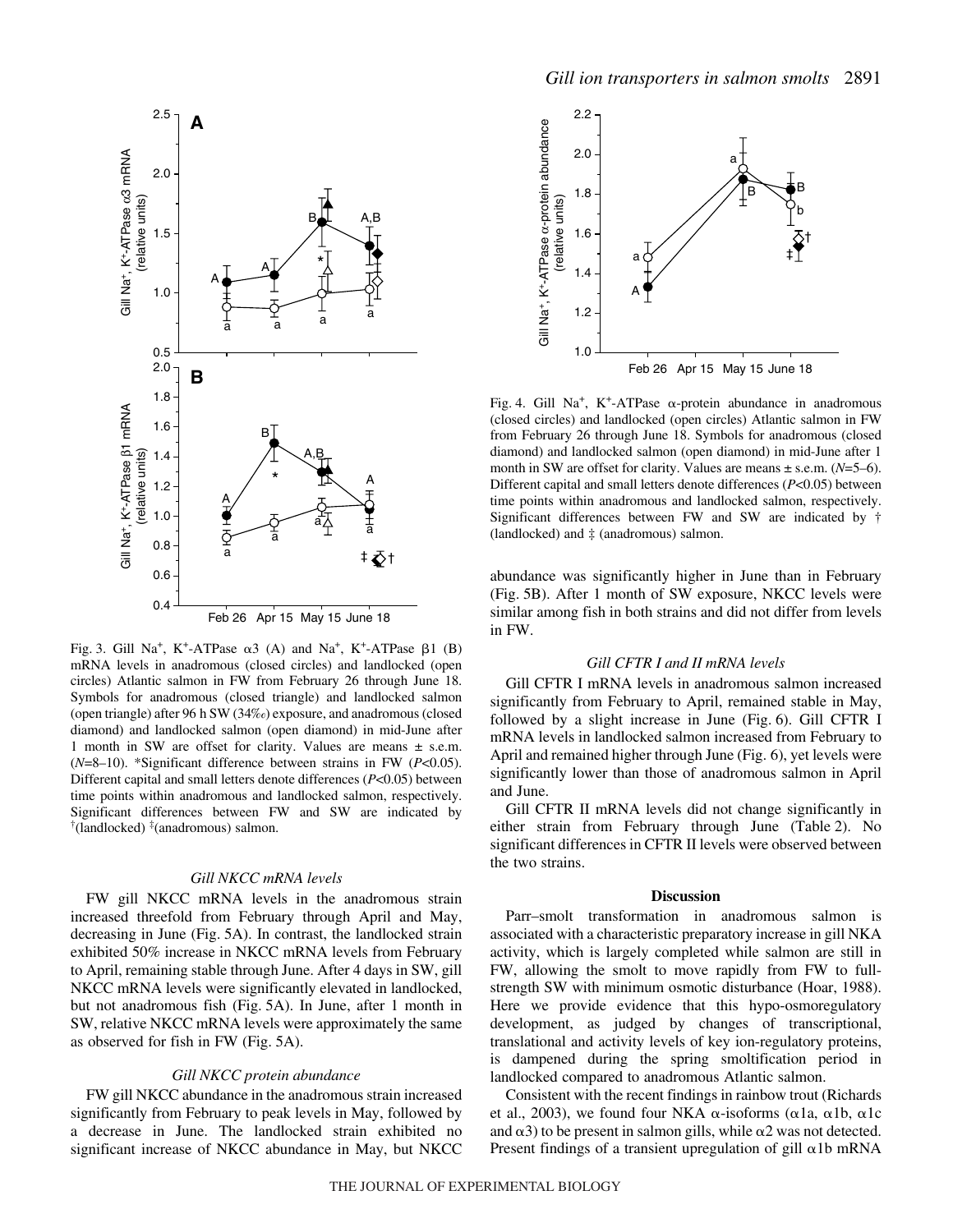

Fig. 5. Gill Na<sup>+</sup> K<sup>+</sup>, 2Cl<sup>–</sup> cotransporter mRNA levels (A) and protein abundance (B in anadromous (closed circles) and landlocked (open circles) Atlantic salmon in FW from February 26 through June 18. Symbols for anadromous (closed triangle) and landlocked salmon (open triangle) after 96 h SW (34‰) exposure, and anadromous (closed diamond) and landlocked salmon (open diamond) in mid-June after 1 month in SW are offset for clarity. Values are means  $\pm$  s.e.m. (*N*=8–10). \*Significant difference between strains in FW (*P*<0.05). Different capital and small letters denote differences (*P*<0.05) between timepoints within anadromous and landlocked salmon, respectively. † Significant differences between FW and SW in landlocked salmon.

levels in anadromous salmon, concurrent with a continuous decrease of  $\alpha$ 1a, suggest that reciprocal expression of these two isoforms not only represents a mechanism through which salmonids can modulate gill NKA in response to altered salinity (Richards et al., 2003; Mackie et al., 2005; Bystriansky et al., 2006), but also constitutes an important feature underlying the preparatory increase of gill NKA activity occurring in anadromous salmon prior to SW entry. Consequently, as gill  $\alpha$ 1b mRNA is the principal isoform upregulated in anadromous smolts in the present study, showing a relative 20-fold higher upregulation than  $\alpha$ 1a from parr to smolts in May, it is likely that the preparatory increase in overall gill NKA  $\alpha$ -subunit mRNA levels previously reported in salmon (D'Cotta et al., 2000; Seidelin et al., 2001) actually may have been a result of specific  $\alpha$ 1b isoform upregulation. In contrast to anadromous salmon, no apparent smolt-like increase of gill  $\alpha$ 1b levels occurred in landlocked salmon. On the other hand, a slight



Fig. 6. Gill cystic fibrosis transmembrane conductance regulator I (CFTR I) mRNA levels in anadromous (closed circles) and landlocked (open circles) Atlantic salmon in FW from February 26 through June 18. CFTR I was not measured following SW transfer. Values are means ± s.e.m. (*N*=8–10). \*Significant difference between strains in FW (*P*<0.05). Different capital and small letters denote differences (*P*<0.05) between time points within anadromous and landlocked salmon, respectively.

increase of  $\alpha$ 1b in juveniles landlocked during spring parallels a lower temporal increase in enzyme activity of these fish compared with anadromous smolts. Elevated NKA activity is, however, not necessarily dependent on increased  $\alpha$ 1b isoform mRNA levels. In contrast to studies on salmonids, including the present, a transient  $\alpha$ 1a upregulation was found in killifish following transfer from brackish water (BW) to SW (Scott et al., 2004a). However,  $\alpha$ 1a was also upregulated upon transfer from BW to FW, and this increase was larger and more prolonged than from BW to SW. Scott et al. further found (Scott et al., 2004b) that the differences in mortality observed between Northern and Southern killifish upon transfer from BW to FW correlated well with gill NKA activity and  $\alpha$ 1a mRNA levels. With the exception of the transient increase in SW, both studies by Scott and colleagues concur with the hypothesis of  $\alpha$ 1a having kinetic properties associated with successful ion regulation in FW (Richards et al., 2003), but the reciprocal shift between  $\alpha$ 1a and  $\alpha$ 1b isoforms seems to be specific for salmonids. Although an overall transient upregulation of gill  $NKA$   $\alpha 1b$  mRNA, concurrent with an abrupt, sustained decrease of  $\alpha$ 1a levels in both anadromous and landlocked salmon following SW transfer, is consistent with recent findings in salmonids (Richards et al., 2003; Mackie et al., 2005; Bystriansky et al., 2006), the differences in magnitude by which these two strains respond to SW exposure illustrate an important trait associated with the development of hypo-osmoregulatory ability in salmonids; the presence and magnitude of responses to salinity changes is dependent on their euryhaline capacity prior to SW entry. For instance, despite higher NKA  $\alpha$ 1b mRNA levels in anadromous salmon following SW transfer, landlocked salmon display a higher induction of  $\alpha$ 1b levels, compared with their corresponding FW values. It is therefore likely that landlocked salmon may compensate the lack of preparatory changes through higher  $de novo$  synthesis of  $\alpha 1b$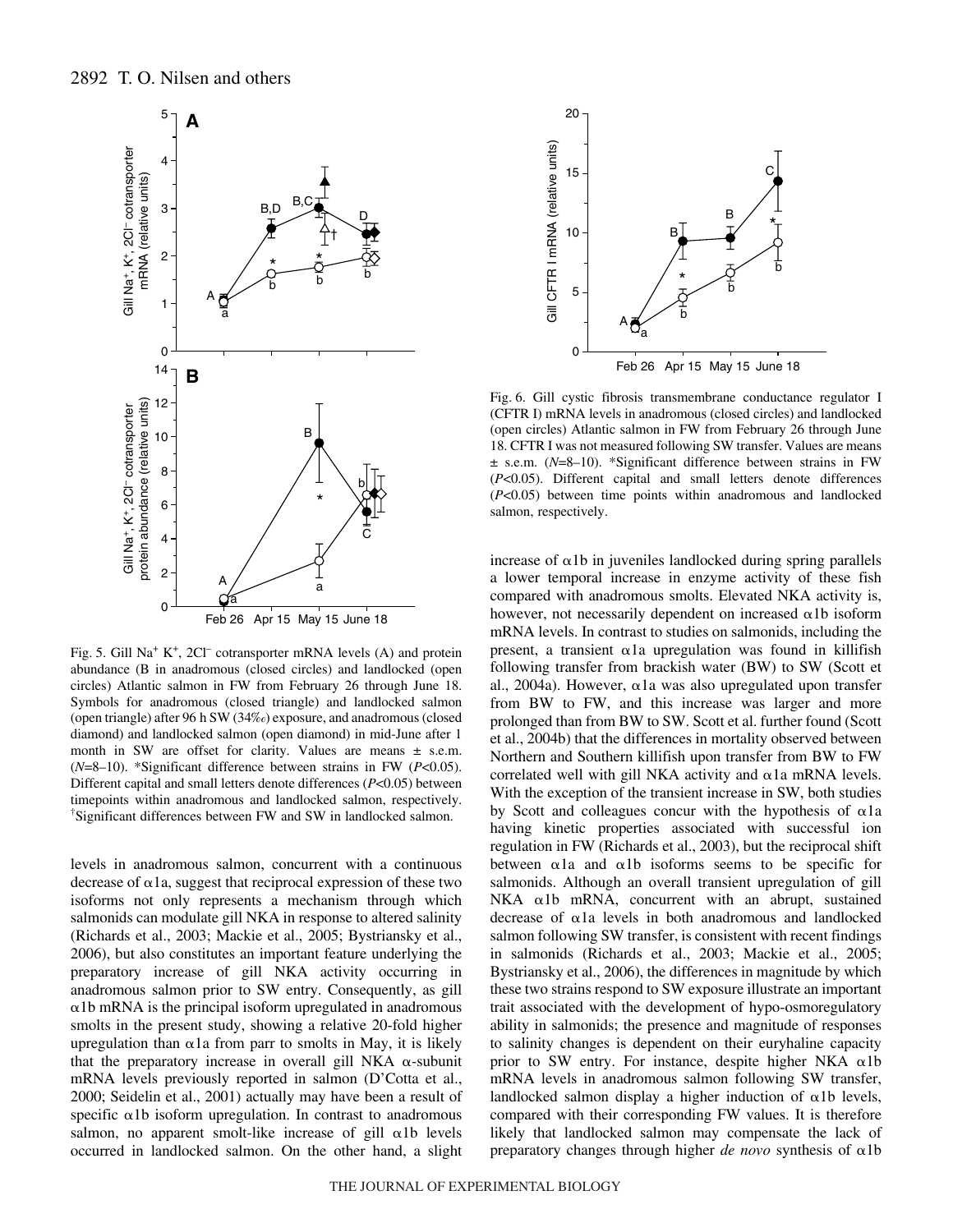following SW transfer, as further indicated by a higher relative induction of enzyme activity among these fish in SW. Similar differences were recently observed between rainbow trout, Arctic char *Salvelinus alpinus* and Atlantic salmon following SW transfer (Bystriansky et al., 2006). In the case of NKA  $\alpha$ 1c, however, no apparent changes occurred in either anadromous or landlocked salmon in the present study, supporting the suggestion of a 'housekeeping' function of  $\alpha$ 1c in branchial tissue of salmonids (Richards et al., 2003).

The role of the NKA  $\alpha$ 3 subunit isoform in salinity acclimation appears less important than  $\alpha$ 1 isoforms. In fact, studies in heterologous expression systems have shown that mammalian NKA isozymes show distinct affinities for Na+ and  $K^+$ , with the  $\alpha$ 3 isoform possessing higher  $K_m$  values for Na<sup>+</sup> than the  $\alpha$ 1 and  $\alpha$ 2 NKA isozymes (Jewell and Lingrel, 1991; Blanco and Mercer, 1998; Crambert et al., 2000). Thus, a lower  $Na<sup>+</sup>$  affinity of  $\alpha$ 3 isozymes suggests that isozymes comprising this isoform may be less efficient in transporting  $Na<sup>+</sup>$  when the intracellular Na<sup>+</sup> concentration is low. However, although of a lower magnitude than  $\alpha$ 1b, a distinct transient increase of gill  $\alpha$ 3 mRNA levels in anadromous, but not landlocked salmon, suggests a significant role of this isoform during parr–smolt transformation. Consistent with findings in rainbow trout (Richards et al., 2003), neither anadromous nor landlocked salmon showed any significant increase of  $\alpha$ 3 levels following SW exposure. In tilapia, Oreochromis mossmabicus, gill α3 (twofold) and  $\alpha$ 1 (fivefold) mRNA levels increase following transfer from FW to SW (Feng et al., 2002). Taken together, these results suggest that differential expression of  $\alpha$ 1 subunit isoforms is more pronounced than for  $\alpha$ 3 isoforms, probably because the  $\alpha$ 1 isoforms have kinetic properties more favorable for the differential ion transport processes of chloride cells in FW and SW (Richards et al., 2003; Evans et al., 2005). Nevertheless, further studies are necessary to ascertain the relative importance and specific roles of  $\alpha$ 1 and  $\alpha$ 3 in ion regulation.

The NKA  $\beta$ 1-subunit is necessary for protein maturation and anchoring of the enzyme in cell membranes. Thus, coexpression of both  $\alpha$  and  $\beta$  subunits are essential for NKA function (Blanco and Mercer, 1998). The transient increase of gill NKA  $\beta$ 1 mRNA levels in anadromous salmon in the present study is largely in accordance with previous findings (Seidelin et al., 2001). On the other hand, the lack of a preparatory increase of  $\beta$ 1 mRNA levels in landlocked salmon, despite elevated enzyme activity in May and June, and further, decreasing levels of  $\beta$ 1 mRNA at peak smoltification in anadromous salmon and in both strains after SW transfer, suggest additional mechanisms by which  $\beta$  subunits may be regulated, possibly through various osmoregulatory and/or hormone response elements (Kolla et al., 1999; Deane and Woo, 2004) or differential expression of multiple  $\beta$  subunit isoforms. For instance, in the European eel *Anguilla anguilla*, expression of gill  $\beta_{233}$ , a duplicate copy of the NKA  $\beta$ 1-isoform, has been found to be dependent upon the developmental stages of these fish, as upregulation only occurs in migratory silver eels, and not in adult non-migratory yellow eels following SW transfer (Cutler et al., 2000). Recently, *in silico* analysis of Expressed Sequence Tags has identified at least four  $NKA$   $\beta$  subunit isoforms in salmonids (Gharbi et al., 2004; Gharbi et al., 2005).

Assuming that multiple  $\beta$  subunit isoforms are present in gills, it is possible that differential expression of putative gill  $\beta$ 1 isoforms may be similar to isoform switching of gill  $\alpha$ 1a and -1b during salmon smoltification and salinity acclimation. Alternatively,  $\beta$ -subunit abundance could be regulated at posttranscriptional levels, and thus differ from regulation of  $\alpha$ subunit synthesis.

Changes at the transcriptional level are often assumed to parallel increased protein abundance. As such, one would expect differential regulation of  $\alpha$ -subunit isoforms at the transcriptional level to bring about differences in  $\alpha$  protein abundance. Overall, a good correspondence between total NKA  $\alpha$ -subunit mRNA, protein abundance and enzyme activity in the present study would suggest a coordinated regulation at the transcriptional and translational levels. This was not always the case, however, as both anadromous and landlocked salmon displayed a similar transient increase in gill  $\alpha$  protein abundance, despite total  $\alpha$ -subunit mRNA levels in May being 2.5-fold higher in anadromous than landlocked salmon, based on an estimation of all four  $\alpha$ -subunit isoforms. Similar differences in overall  $\alpha$ -subunit mRNA and protein abundance have been found in anadromous salmonids (D'Cotta et al., 2000; Seidelin et al., 2001; Tipsmark et al., 2002), killifish (Scott et al., 2004b) and tilapia (Lee et al., 1998; Lee et al., 2003). Thus, the transient increase of  $\alpha$ -subunit mRNA and protein abundance, with peak levels in May, concurrent with sustained elevated enzyme activity in June, indicate the importance of both transcriptional and post-transcriptional mechanisms in modulating NKA activity. Post-transcriptional mechanisms have been shown to modulate gill NKA activity in brown trout *Salmo trutta* (Tipsmark and Madsen, 2001), and could explain a sustained enzyme activity in June, despite a decrease in corresponding  $\alpha$ -subunit protein and mRNA levels. The temporal switching of gill  $\alpha$ 1a and  $\alpha$ 1b mRNA between anadromous and landlocked salmon contrasts the similar transient upregulation of  $\alpha$ -subunit protein in these two strains. Assuming that upregulation of  $\alpha$ -isoform mRNA levels are, in fact, associated by translational changes in putative NKA  $\alpha$ isoform abundance, it is conceivable that the  $\alpha$ 5 antibody, which is based on conserved regions of multiple  $\alpha$ -subunit isoforms in several vertebrate species (Takeyasu et al., 1990), may recognize all putative  $\alpha$ -subunit isoforms, and thus account for some of the discrepancies observed in the present study. Further investigations should verify differential expression of putative --isoforms at the translational level in order to ascertain their physiological role in ion regulation.

While gill NKA is an essential participant in both ion secretion and uptake in gills, the basolateral NKCC and apical CFTR anion channel are considered to be primarily involved in ion secretion (Evans et al., 2005). Present findings of a preparatory transient increase of gill NKCC mRNA and protein levels in anadromous salmon are largely in accordance with previous studies in salmon (Pelis et al., 2001; Tipsmark et al., 2002). Interestingly, landlocked salmon appear to have lost the preparatory upregulation of gill NKCC mRNA associated with the parr–smolt transformation. However, like the anadromous salmon, landlocked salmon have the capacity to upregulate this transcript following SW transfer. This suggests that our TaqMan assay most likely is specific for the secretory NKCC isoform.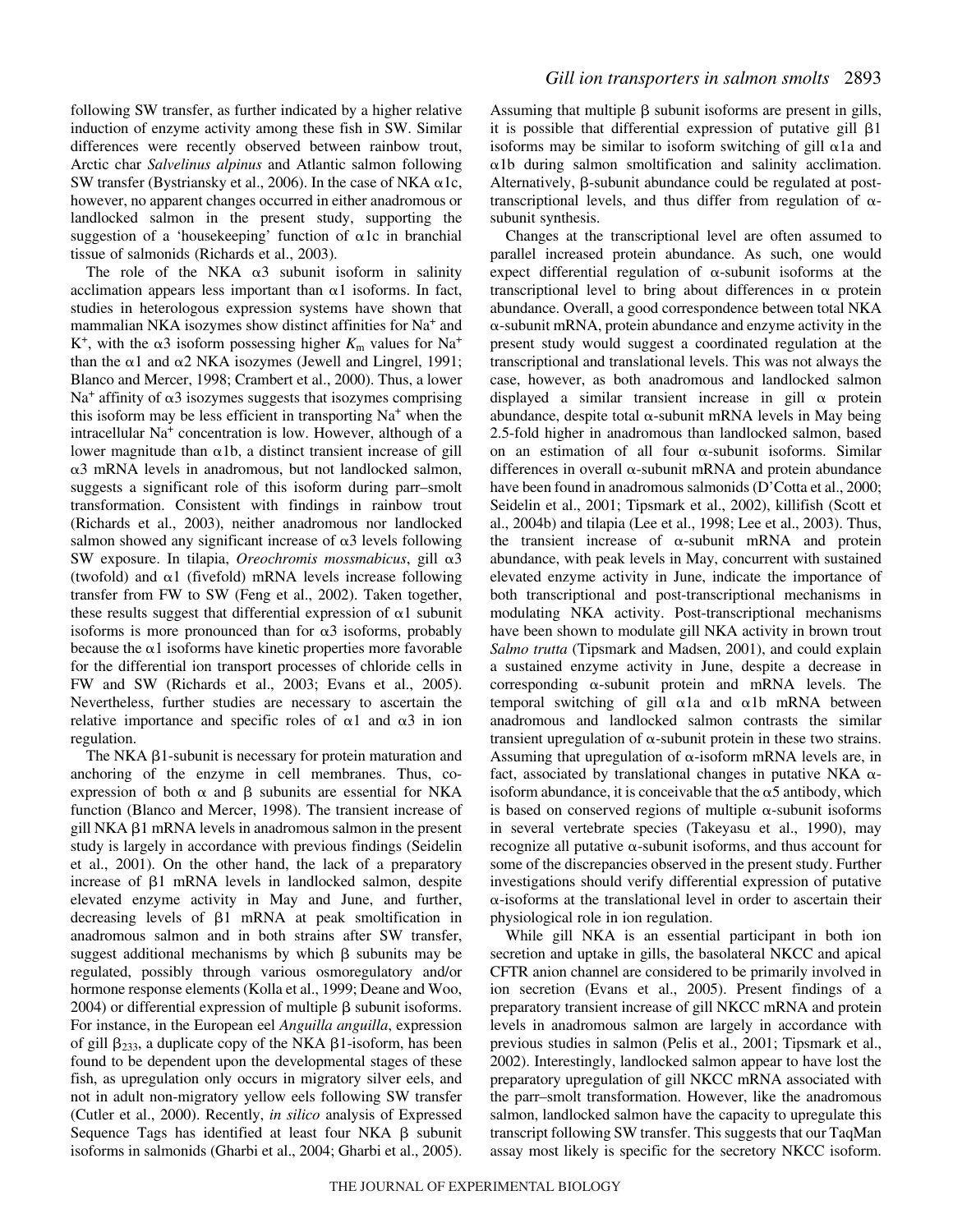# 2894 T. O. Nilsen and others

On the other hand, two secretory isoforms, the NKCC1a and NKCC1b, have been identified in European eel, and only gill NKCC1a is upregulated following SW transfer (Cutler and Cramb, 2002). Thus, one cannot exclude the possibility of more than one secretory isoform being present in salmon gills, and that these may be differentially regulated. As with NKA, there was no straightforward correspondence between NKCC mRNA and protein levels, in either anadromous or landlocked salmon, as increased NKCC protein abundance was more profound than NKCC mRNA levels, possibly reflecting a lower turnover of this protein in salmon gills. Similar differences have been observed in anadromous salmonids (Tipsmark et al., 2002) and killifish (Scott et al., 2004b). On the other hand, a distinct upregulation of NKCC protein in landlocked salmon between May and June contradicts the apparent lack of a preparatory increase at the transcriptional level in these fish. Some of the discrepancies observed in present and other studies may be ascribed to the use of the T4 antibody, as it most likely recognizes both the secretory and an absorptive isoforms (Lytle et al., 1995).

In the case of CFTR anion channel isoforms CFTR I and CFTR II, our present findings suggest that these two isoforms are differentially regulated during salmon smoltification. The continuous increase of gill CFTR I mRNA levels in anadromous salmon, and to a lesser extent in landlocked salmon, suggests a preparatory increase of this isoform during acquisition of salinity tolerance. Given that CFTR is primarily involved with ion secretion (Evans et al., 2005), it was somewhat surprising that CFTR II mRNA levels remained stable in FW among both anadromous and landlocked salmon. Assuming that both CFTR isoforms are actually inserted into the apical membrane as functional Cl<sup>-</sup> channels, it is possible that high CFTR II levels may be important for a rapid activation of CFTR when exposed to higher salinity. In fact, Singer et al. (Singer et al., 2002) found a sustained increase of gill CFTR I mRNA levels in Atlantic salmon smolts following SW, while CFTR II mRNA levels increased transiently, peaking after 24 h in SW. Further studies are clearly required to ascertain the physiological role of CFTR I and II in salmon smoltification and SW adaptation.

Salmonids display a remarkable plasticity when it comes to adjusting ion homeostasis in response to changes in environmental salinity. This plasticity may arise as part of a developmental event, or in response to salinity exposure (McCormick, 2001; Evans et al., 2005; Hiroi and McCormick, 2007). Although the landlocked salmon appears to have lost some of the developmental increase in ion transport proteins associated with preparation for SW migration, these fish seem to have retained the plasticity to respond when challenged with SW, as judged by their ability to upregulate key ion transporters and maintain low plasma Cl– levels similar to the anadromous strain. In contrast to our previous study (Nilsen et al., 2003) where this landlocked strain showed 40% mortality after 16 days in SW, no mortality occurred in the present study. One contributing factor to these contrasting observations may be the larger size of the juvenile Bleke in the present study (mean mass  $39.1\text{ g}$ ) compared with that of our previous study (mean mass  $24.8$  g) (Nilsen et al.,  $2003$ ) when transferred to SW in May. This suggestion is in line with the general view that larger body size corresponds with greater hypo-osmoregulatory capacity in juvenile FW salmonids [see Hoar (Hoar, 1988) and references therein]. However, this gradual, size-dependent increase in salinity tolerance in parr and non-anadromous species is different from the rapid and dramatic increase in salinity tolerance that develops during parr–smolt transformation [characterised by concurrent change in ontogeny, increased developmental rate and increased differentiation (McCormick and Saunders, 1987)]. A threshold size for smolting in the range 9.5 cm  $(1+$  smolts) and 12 cm  $(2+$  smolts) was described in offspring of wild broodstock (Thorpe et al., 1980), supporting our conclusions that fish from both strains were above the critical size threshold for Atlantic salmon smolt development in May  $(>15$  cm, 39–44 g). There is further support for our view that differences between the two strains were not caused by differences in fish size: Bjerknes et al. concluded that fish size did not influence plasma osmolality or muscle water content following SW acclimation of Atlantic salmon >9.5 cm, whereas parr <9.5 cm suffered high mortalities and severe osmotic disturbance (Bjerknes et al., 1992), and Handeland and Stefansson reported higher NKA activity in small than large smolts (approx. 40 g *vs* 55 g), supporting smolt development being less dependent on fish size even within a wider size range than in the present experiment (Handeland and Stefannson, 2001). Finally, with the exception of an increase in NKCC protein abundance, no major changes in ion regulatory parameters were observed in the juvenile Bleke between May and June, despite an increase in fish size to  $54.7 \ (\pm 2.9)$  and  $54.9$  $(\pm 3.6)$  g of the Bleke and Vosso, respectively. These observations further support our view that the differences observed in May between Vosso smolts and juvenile Bleke reflect differences between strains, and are not caused by the slight (non-significant) difference in fish size in May.

The apparent loss of the preparatory osmoregulatory changes in the landlocked salmon is likely the result of natural selection, as these changes are no long necessary. Similar mechanisms have been suggested for other traits such as the loss of muscle fibers (Johnston et al., 2005), as energy may be wasted in processes that reduce their overall fitness (McDowall, 1988). In contrast, the ability to respond to SW as a protective mechanism has been retained, due to its importance in exploiting other habitats. This plasticity most likely is under less selection pressure, as the trait is only energy demanding upon SW stimulation. Even though our findings suggest the landlocked salmon do not need a preparatory increase in hypoosmoregulatory capacity to attain ion homeostasis in SW, it must be kept in mind that these results were obtained in a protective environment with no external stressors that would otherwise be present in the wild. As stated above, the capacity to acclimate to seawater may depend on fish size, as larger fish may be able to withstand a hypersaline environment sufficiently long, allowing time for the SW-stimulated plasticity to occur, whereas the smaller fish may suffer severe salinity stress, leaving them unable to accommodate a plastic change. Support for this view was observed in a sub-experiment when fish from the present study experienced additional stress just prior to SW exposure in May. The majority of the landlocked fish died within days of SW exposure, whereas the anadromous salmon all survived (L.E., unpublished observation). Taken together, these observations indicate that stressed fish with an inadequate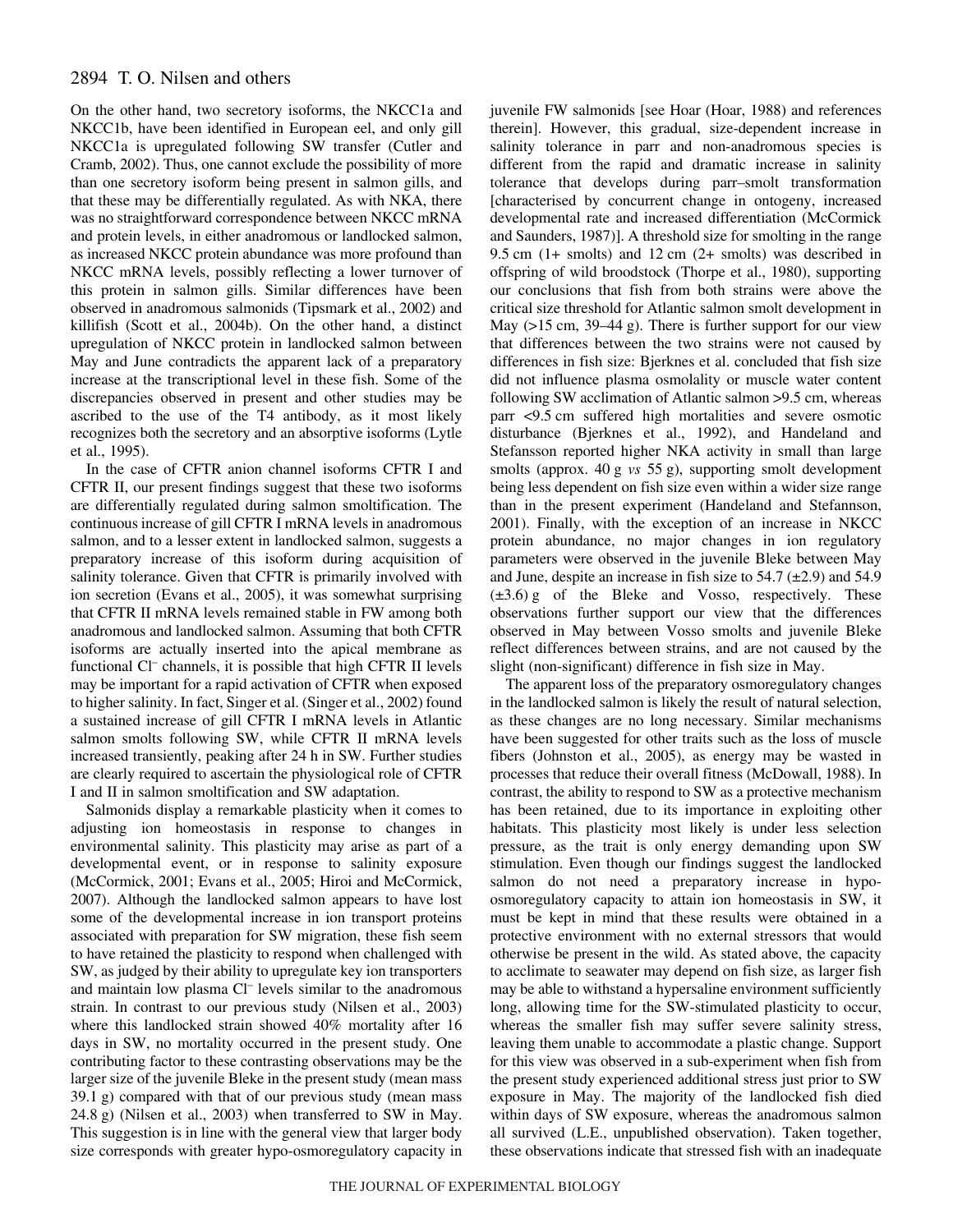preparatory development of ion transporters are unable to exploit their inherent plasticity upon SW exposure.

In summary, the present study demonstrates that differential expression of gill NKA  $\alpha$ 1a,  $\alpha$ 1b and  $\alpha$ 3 isoform transcripts may, in part, be an important molecular mechanism underlying potential functional differences in NKA, both during preparatory development and during salinity adjustments in salmon. Furthermore, despite having lost some of the unique preparatory upregulation of key ion-secretory proteins associated with parr–smolt transformation, landlocked salmon have retained some hypo-osmoregulatory capacity when exposed to SW during spring.

We thank the hatcheries at Voss and Evje for providing anadromous and landlocked salmon, respectively. Thanks to Dr Bjørn Høyheim, Norwegian School of Veterinary Science for providing clones of NKA subunits, and Anna Ebbesson, Bjørn Sveinsbø and Valentina Tronchi at the University of Bergen for excellent help in the lab. This study was funded in part by the Research Council of Norway and the Swedish Research Council for Environment, Agricultural Sciences and Spatial Planning. S.S.M. received support from the Danish Natural Research Council (21-02-0520).

#### **References**

- **Altschul, S. F., Madden, T. L., Schaffer, A. A., Zhang, J. H., Zhang, Z., Miller, W. and Lipman, D. J.** (1997). Gapped BLAST and PSI-BLAST: a new generation of protein database search programs. *Nucleic Acids Res.* **25**, 3389-3402.
- **Austreng, E., Storebakken, T. and Asgard, T.** (1987). Growth-rate estimates for cultured Atlantic salmon and rainbow-trout. *Aquaculture* **60**, 157-160.
- Behnke, R. J. (1972). The systematics of salmonid fishes of recently glaciated lakes. *J. Fish. Res. Board Can.* **29**, 639-671.
- **Berg, O. K.** (1985). The formation of non-anadromous populations of Atlantic salmon, *Salmo salar* L., in Europe. *J. Fish Biol.* **27**, 805-815.
- **Birt, T. P. and Green, J. M.** (1993). Acclimation to seawater of dwarf nonanadromous Atlantic salmon, *Salmo salar*. *Can. J. Zool.* **71**, 1912-1916.
- **Birt, T. P., Green, J. M. and Davidson, W. S.** (1991). Contrasts in development and smolting of genetically distinct sympatric anadromous and nonanadromous Atlantic salmon, *Salmo salar*. *Can. J. Zool*. **69**, 2075-2084.
- **Bjerknes, V., Duston, J., Knox, D. and Harmon, P.** (1992). Importance of body size for acclimation of underyearling Atlantic salmon parr *Salmo salar* L. to seawater. *Aquaculture* **104**, 357-366.
- **Blanco, G. and Mercer, R. W.** (1998). Isozymes of the Na<sup>+</sup>-K<sup>+</sup>-ATPase: heterogeneity in structure, diversity in function. *Am. J. Physiol.* **44**, F633- F650.
- **Bystriansky, J. S., Richards, J. G., Schulte, P. M. and Ballantyne, J. S.** (2006). Reciprocal expression of gill Na<sup>+</sup>/K<sup>+</sup>-ATPase  $\alpha$ -subunit isoforms  $\alpha$ -1a and  $\alpha$ -1b during seawater acclimation of three salmonid fishes that vary in their salinity tolerance. *J. Exp. Biol.* **209**, 1848-1858.
- **Chen, J. M., Cutler, C., Jacques, C., Boeuf, G., Denamur, E., Lecointre, G., Mercier, B., Cramb, G. and Ferec, C.** (2001). A combined analysis of the cystic fibrosis transmembrane conductance regulator: implications for structure and disease models. *Mol. Biol. Evol.* **18**, 1771-1788.
- **Chomczynski, P.** (1993). A reagent for the single-step simultaneous isolation of RNA, DNA and proteins from cell and tissue samples. *Biotechniques* **15**, 532-537.
- **Crambert, G., Hasler, U., Beggah, A. T., Yu, C. L., Modyanov, N. N., Horisberger, J. D., Lelievre, L. and Geering, K.** (2000). Transport and pharmacological properties of nine different human Na,K-ATPase isozymes. *J. Biol. Chem.* **275**, 1976-1986.
- **Cutler, C. P. and Cramb, G.** (2002). Two isoforms of the Na+/K+/2CI– cotransporter are expressed in the European eel (*Anguilla anguilla*). *Biochim. Biophys. Acta Biomembr.* **1566**, 92-103.
- **Cutler, C. P., Brezillon, S., Bekir, S., Sanders, I. L., Hazon, N. and Cramb, G.** (2000). Expression of a duplicate  $Na^+, K^+$ -ATPase  $\beta_1$ -isoform in the European eel (*Anguilla anguilla*). *Am. J. Physiol.* **279**, R222-R229.
- **Dahl, K.** (1928). *The Blege or Dwarf-salmon: A Landlocked Salmon from Lake Bygglandsfiord in Setesdal* (*Norske videnskaps-akademi i Oslo. Skrifter. I.*

*Matematisk-naturvidenskalpelig klasse*). Oslo: Kommisjon Hos Jacob Dybwad.

- **D'Cotta, H., Valotaire, C., Le Gac, F. and Prunet, P.** (2000). Synthesis of gill Na<sup>+</sup>-K<sup>+</sup>-ATPase in Atlantic salmon smolts: differences in  $\alpha$ -mRNA and --protein levels. *Am. J. Physiol.* **278**, R101-R110.
- **Deane, E. E. and Woo, N. Y. S.** (2004). Differential gene expression associated with euryhalinity in sea bream (*Sparus sarba*). *Am. J. Physiol.* **287**, R1054- R1063.
- **Evans, D. H., Piermarini, P. M. and Choe, K. P.** (2005). The multifunctional fish gill: dominant site of gas exchange, osmoregulation, acid-base regulation, and excretion of nitrogenous waste. *Physiol. Rev.* **85**, 97-177.
- **Feng, S. H., Leu, J. H., Yang, C. H., Fang, M. J., Huang, C. J. and Hwang, P. P.** (2002). Gene expression of Na<sup>+</sup>-K<sup>+</sup>-ATPase  $\alpha$ -1 and  $\alpha$ -3 subunits in gills of the teleost *Oreochromis mossambicus*, adapted to different environmental salinities. *Mar. Biotechnol.* **4**, 379-391.
- **Gharbi, K., Semple, J. W., Ferguson, M. M., Schulte, P. M. and Danzmann, R. G.** (2004). Linkage arrangement of Na, K-ATPase genes in the tetraploidderived genome of the rainbow trout (*Oncorhynchus mykiss*). *Anim. Genet.* **35**, 321-325.
- **Gharbi, K., Ferguson, M. M. and Danzmann, R. G.** (2005). Characterization of Na, K-ATPase genes in Atlantic salmon (*Salmo salar*) and comparative genomic organization with rainbow trout (*Oncorhynchus mykiss*). *Mol. Genet. Genomics* **273**, 474-483.
- **Handeland, S. O. and Stefansson, S. O.** (2001). Photoperiod control and influence of body size on off-season parr-smolt transformation and post-smolt growth. *Aquaculture* **192**, 291-307.
- **Hiroi, J. and McCormick, S. D.** (2007). Variation in salinity tolerance, gill Na<sup>+</sup>/K<sup>+</sup>-ATPase, Na<sup>+</sup>/K<sup>+</sup>/2Cl<sup>(-)</sup> cotransporter and mitochondria-rich cell distribution in three salmonids *Salvelinus namaycush*, *Salvelinus fontinalis* and *Salmo salar*. *J. Exp. Biol.* **210**, 1015-1024.
- **Hirose, S., Kaneko, T., Naito, N. and Takei, Y.** (2003). Molecular biology of major components of chloride cells. *Comp. Biochem. Physiol.* **136B**, 593- 620.
- **Hoar, W. S.** (1988). The physiology of smolting salmonids. In *The Physiology of Developing Fish, Part B, Viviparity and Posthatching Juveniles (Fish Physiology: Vol. XI)* (ed. W. S. Hoar and D. J. Randall), pp. 275-343. San Diego: Academic Press.
- **Jewell, E. A. and Lingrel, J. B.** (1991). Comparison of the substrate dependence properties of the rat Na, K-ATPase  $\alpha$ -1,  $\alpha$ -2, and  $\alpha$ -3 isoforms expressed in Hela-cells. *J. Biol. Chem.* **266**, 16925-16930.
- **Johnston, I. A., Abercromby, M. and Andersen, O.** (2005). Loss of muscle fibres in a landlocked dwarf Atlantic salmon population. *Biol. Lett.* **1**, 419- 422.
- **Kolla, V., Robertson, N. M. and Litwack, G.** (1999). Identification of a mineralocorticoid/glucocorticoid response element in the human Na/K ATPase α-1 gene promoter. *Biochem. Biophys. Res. Commun.* 266, 5-14.
- **Lee, T. H., Tsai, J. C., Fang, M. J., Yu, M. J. and Hwang, P. P.** (1998). Isoform expression of Na<sup>+</sup>-K<sup>+</sup>-ATPase  $\alpha$ -subunit in gills of the teleost *Oreochromis mossambicus*. *Am. J. Physiol.* **44**, R926-R932.
- **Lee, T. H., Feng, S. H., Lin, C. H., Hwang, Y. H., Huang, C. L. and Hwang, P. P.** (2003). Ambient salinity modulates the expression of sodium pumps in branchial mitochondria-rich cells of Mozambique tilapia, *Oreochromis mossambicus*. *Zool. Sci.* **20**, 29-36.
- **Livak, K. J. and Schmittgen, T. D.** (2001). Analysis of relative gene expression data using real-time quantitative PCR and the  $2^{-\Delta\Delta CT}$  method. *Methods* **25**, 402-408.
- **Lytle, C., Xu, J., Biemesderfer, D. and Forbush, B., III** (1995). Distribution and diversity of Na-K-Cl cotransport proteins: a study with monoclonal antibodies. *Am. J. Physiol.* **269**, C1496-C1505.
- **Mackie, P., Wright, P. A., Glebe, B. D. and Ballantyne, J. S.** (2005). Osmoregulation and gene expression of  $Na^+/K^+$  ATPase in families of Atlantic salmon (*Salmo salar*) smolts. *Can. J. Fish. Aquat. Sci.* **62**, 2661- 2672.
- **Marshall, W. S.** (2002). Na<sup>+</sup>, Cl<sup>-</sup>, Ca<sup>2+</sup> and  $Zn^{2+}$  transport by fish gills: retrospective review and prospective synthesis. *J. Exp. Zool.* **293**, 264-283.
- **McCormick, S. D.** (1993). Methods for nonlethal gill biopsy and measurement of Na+, K+-ATPase activity. *Can. J. Fish. Aquat. Sci.* **50**, 656-658.
- McCormick, S. D. (1995). Hormonal control of gill Na<sup>+</sup>,K<sup>+</sup>-ATPase activity and chloride cell function. In *Fish Physiology*. Vol. 14 (ed. C. M. Wood and T. J. Shuttleworth), pp. 285-315. San Diego, CA: Academic Press.
- **McCormick, S. D.** (2001). Endocrine control of osmoregulation in teleost fish. *Am. Zool.* **41**, 781-794.
- **McCormick, S. D. and Saunders, R. L.** (1987). Preparatory physiological adaptations for marine life of salmonids: osmoregulation, growth, and metabolism. *Am. Fish. Soc. Symp.* **1**, 211-229.
- **McCormick, S. D., Hansen, L. P., Quinn, T. P. and Saunders, R. L.** (1998).